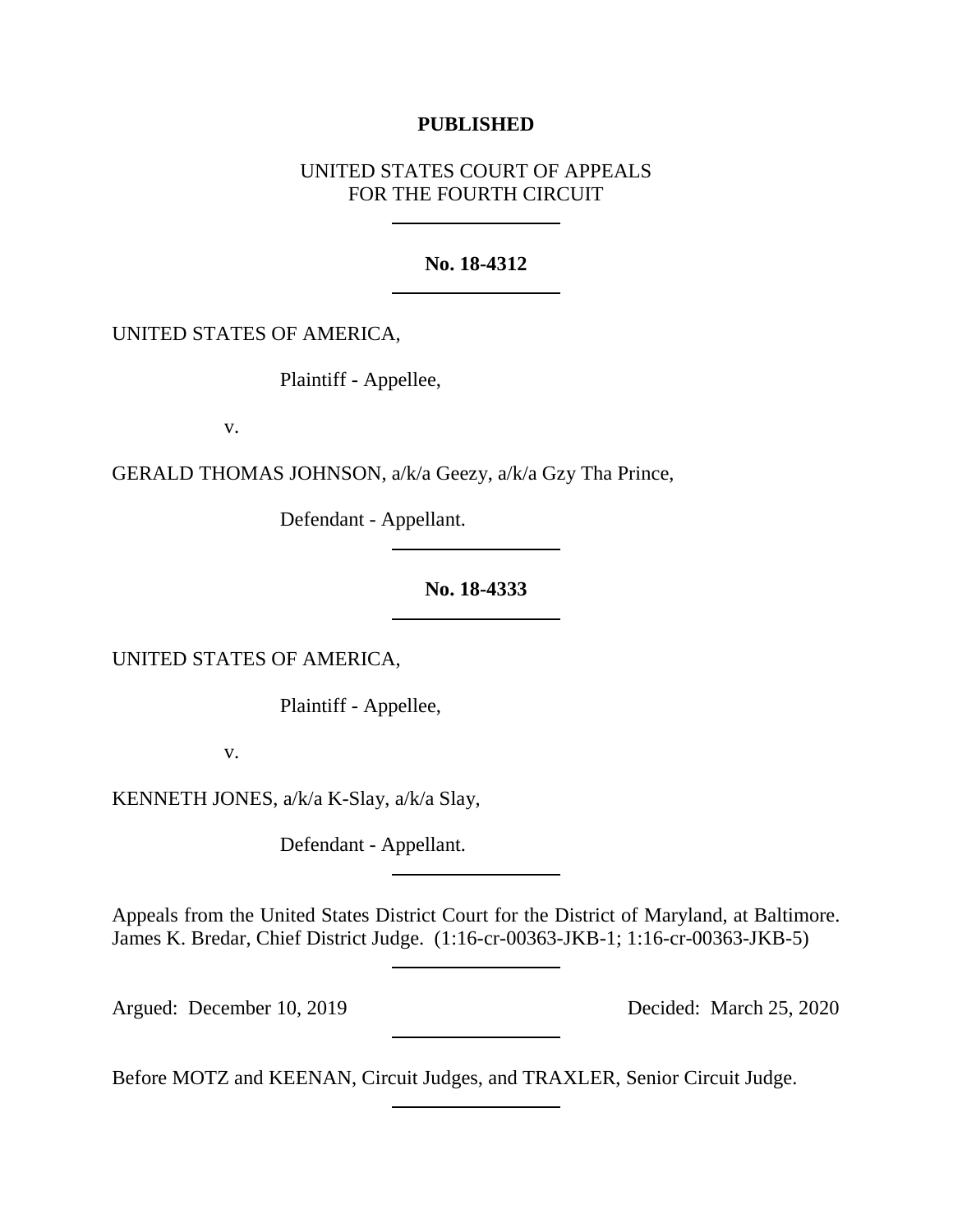Vacated and remanded by published opinion. Judge Keenan wrote the majority opinion, in which Senior Judge Traxler joined. Judge Motz wrote a dissenting opinion.

**ARGUED:** Paul Francis Enzinna, ELLERMAN ENZINNA PLLC, Washington, D.C., for Appellants. Peter Jeffrey Martinez, OFFICE OF THE UNITED STATES ATTORNEY, Baltimore, Maryland, for Appellee. **ON BRIEF:** Michael D. Montemarano, MICHAEL D. MONTEMARANO, PA, Ellicott City, Maryland, for Appellant Kenneth Jones. Robert K. Hur, United States Attorney, OFFICE OF THE UNITED STATES ATTORNEY, Baltimore, Maryland, for Appellee.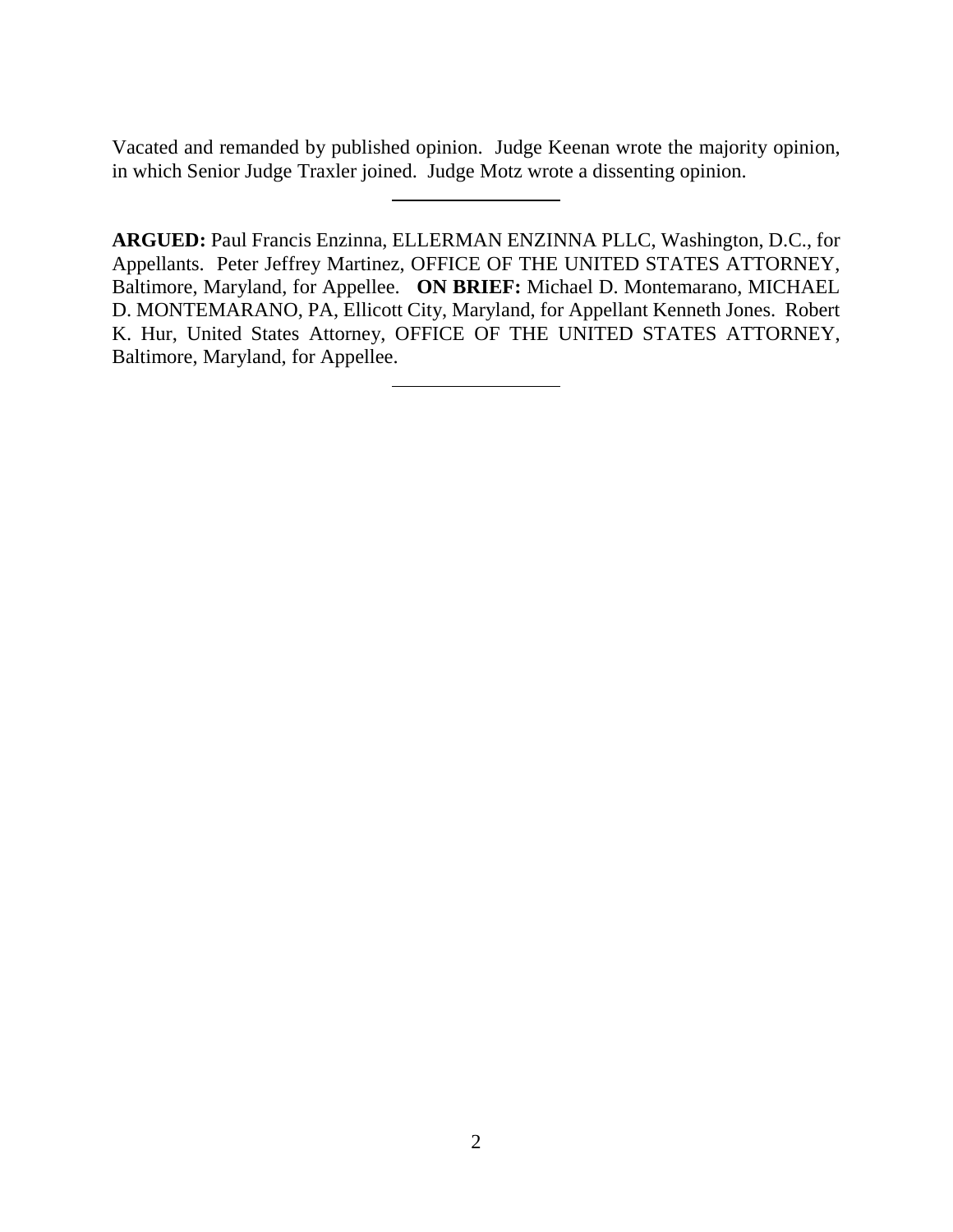### BARBARA MILANO KEENAN, Circuit Judge:

Gerald Johnson and Kenneth Jones were convicted by a jury of several charges related to their participation in the Black Guerilla Family's (BGF) Greenmount Regime, a violent street and prison gang in Baltimore. During the trial, the district court received multiple reports that members of the jury were concerned about their personal safety. Most notably, one juror reported that family members or friends of the defendants (the defendants' associates) had used cellular telephones to take photographs of the jurors in a public area of the courthouse. Despite the jury's concerns, the court did not conduct an evidentiary hearing pursuant to *Remmer v. United States*, 347 U.S. 227 (1954) (*Remmer* hearing), to assess the jurors' continuing ability to consider the evidence impartially.

Upon our review, we conclude that the district court abused its discretion in failing to hold a *Remmer* hearing to determine whether the reported incident prejudiced the jurors and affected their ability to impartially consider the evidence. We therefore vacate the district court's judgment and remand the case for the court to conduct an evidentiary hearing in accordance with *Remmer*.

### I.

Johnson, Jones, and seven co-defendants<sup>[1](#page-2-0)</sup> were indicted on numerous charges arising from unlawful activities committed by members of the BGF, of which Johnson was a high-level leader. Johnson and Jones (collectively, the defendants) were both charged

<span id="page-2-0"></span> $<sup>1</sup>$  Six of the co-defendants pleaded guilty before trial. The conviction of the seventh</sup> co-defendant, Marquise McCants, is not at issue in this appeal.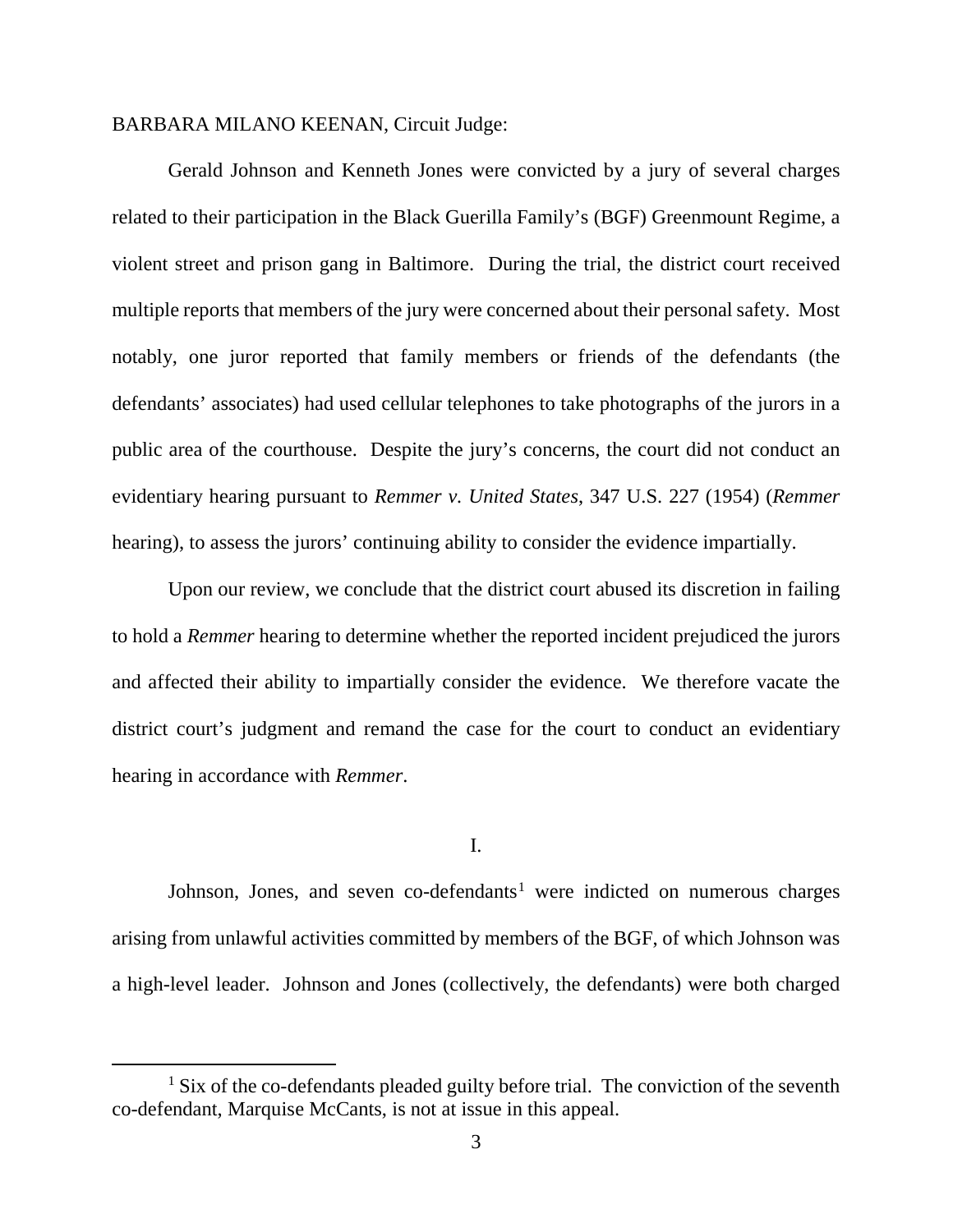with conspiracy to participate in a racketeering enterprise, in violation of the Racketeer Influenced and Corrupt Organizations Act, 18 U.S.C. § 1962, as well as conspiracy to distribute and possess with intent to distribute heroin, cocaine, and other controlled substances, in violation of 21 U.S.C. § 841. Johnson also was charged with conspiracy to commit murder in aid of racketeering and murder in aid of racketeering, in violation of 18 U.S.C. § 1959(a), and additional drug and ammunition offenses.

The government introduced evidence at trial showing that for more than a decade, the defendants committed numerous crimes on behalf of the BGF. Johnson acted as a leader of the gang, overseeing an extensive drug distribution operation and attendant acts of violence. The jury heard evidence that Jones was involved in the murders and shootings of several people, which were directed by Johnson and other BGF members.

The government recounted the gang's many efforts to shield the gang's illegal activities "by terrorizing those who dared to cooperate with the police." Multiple witnesses detailed the gang's strict rule against "snitching," which the gang treated as punishable by death. According to government witnesses, Johnson ordered the murders of two individuals whom the gang believed were cooperating with law enforcement. Jones committed one of these murders.

The murder of Moses Malone, a government cooperator, was the "heart of the [government's] case," and formed the basis for Johnson's charges of conspiracy to commit murder in aid of racketeering and murder in aid of racketeering. Malone had been the victim of a robbery and a non-lethal shooting allegedly committed by a BGF member. Following that incident, Malone identified the perpetrator of the robbery in a photo array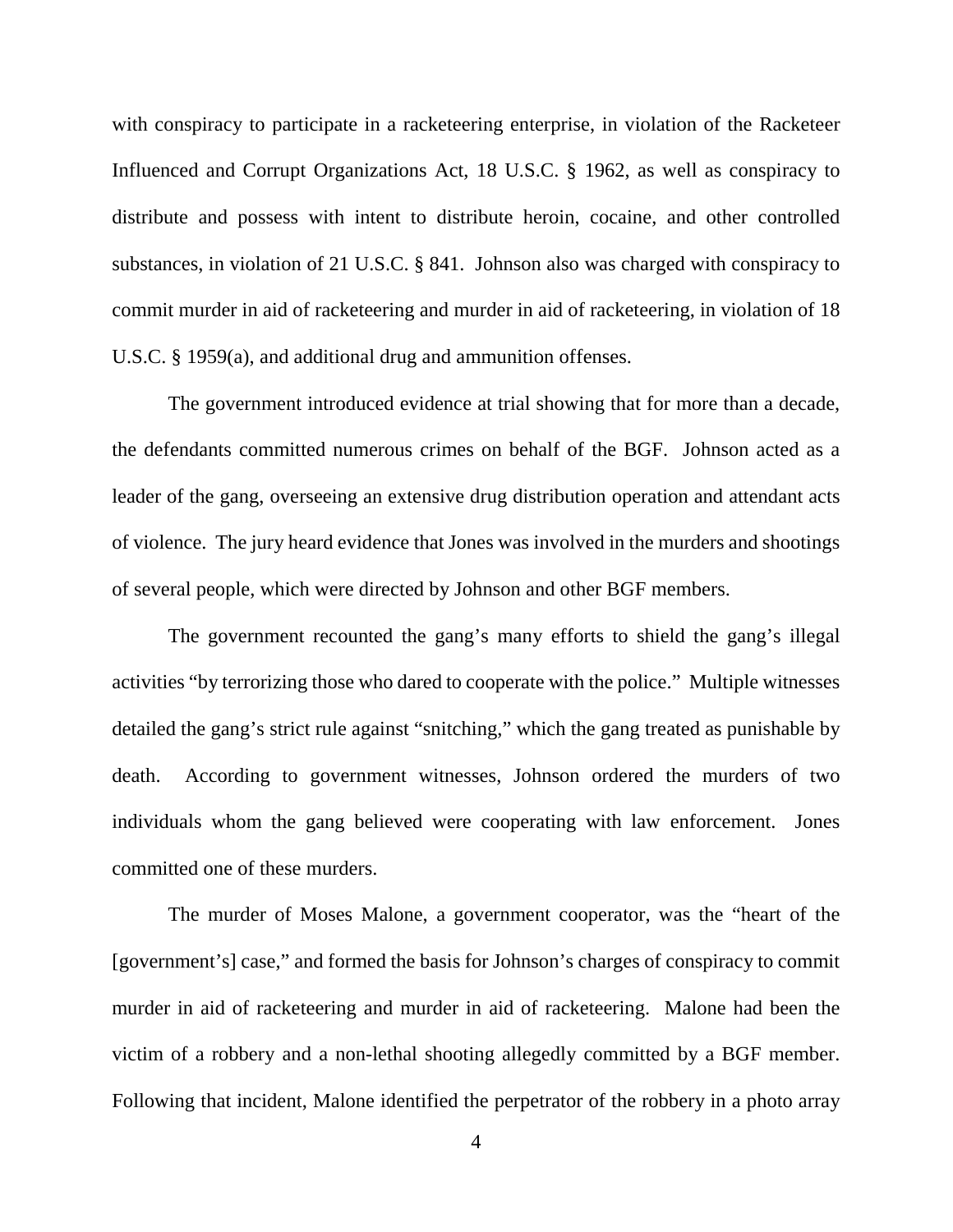compiled by law enforcement. Malone also identified Johnson as the person who likely ordered the crime.

When the gang members learned that Malone had cooperated with the authorities, Johnson ordered that Malone be killed. The Baltimore City Police Department took Malone into protective custody, but Malone later was evicted from the witness-protection program because of a rules infraction and was killed shortly thereafter. Notably, Malone's police department contact had received a tip that Malone was in imminent danger on the night of his death, but the authorities were unable to intercept him in time to save his life. The jury was shown graphic photographs depicting Malone's body after he was murdered.

On December 7, 2017, immediately after hearing testimony recounting the police department's frantic efforts to prevent Malone's murder, members of the jury contacted the courtroom deputy clerk. The jurors expressed concern that the defendants had been exchanging notes with their attorneys and paralegal, and then had "looked up" at the jury. The court observed that the jurors' apprehension was the "potential [e]ffect on a reasonable person of the sort of evidence" that had been presented.

Later the same day, "one or more" jurors approached the courtroom clerk with concerns that the defendants had received access to the jurors' personal information during the voir dire process. After court adjourned for the day, the jurors gave a note to the courtroom clerk, stating that they were "concerned about info the defendants may have about us from a personal safety perspective." The court concluded that the jurors' concerns were "of a generalized nature, not of such a level of severity and specificity as to warrant individual voir dire to try to assess the depths of the jurors' feelings."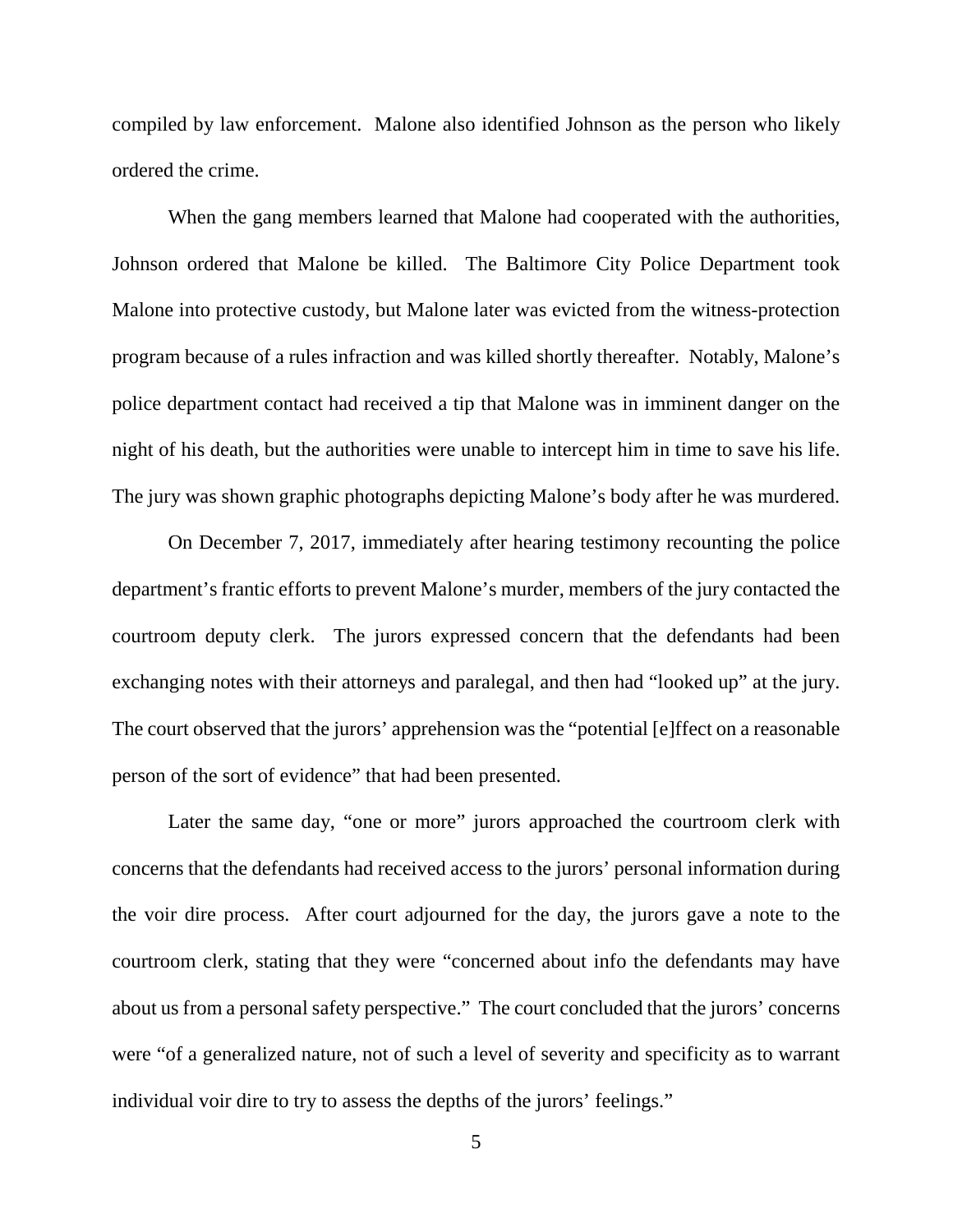With respect to the three concerns raised by the jurors on December 7, 2017, the district court denied the defendants' requests for a mistrial or to conduct a voir dire of the jury members. Instead, the court provided certain written assurances to the jurors regarding the court's standard practices and procedures.

On January 9, 2018, the nineteenth day of trial, a court security officer advised the court that a juror had told him "in front of all the rest of the jurors" that some of the defendants' associates had attempted to take photographs of the jurors as they entered the public hallway from the jury room. The court immediately asked the government whether "there may be an effort afoot to tamper with or intimidate a juror," because "[w]hy else does somebody snap pictures of jurors going in and out of a jury room?" Government counsel confirmed that the group of people who had congregated in the area in question were family members of, or witnesses for, the defendants.

The defendants moved for a mistrial, arguing that the jury could not fairly evaluate the testimony of these defense witnesses after the jurors had expressed concern that the witnesses were dangerous. As a "preliminary" and "investigative" measure, the court directed the courtroom deputy and law clerk (collectively, court staff) to interview each juror individually, "off-the-record," and outside the presence of the judge or counsel. The court instructed the court staff to address each juror as follows:

[A] court security officer indicated that something might have happened as one or more of you were leaving the jury room. Did something happen?

The court staff did not ask whether the jurors felt intimidated by anything they observed, or whether they could remain impartial in evaluating the case.

6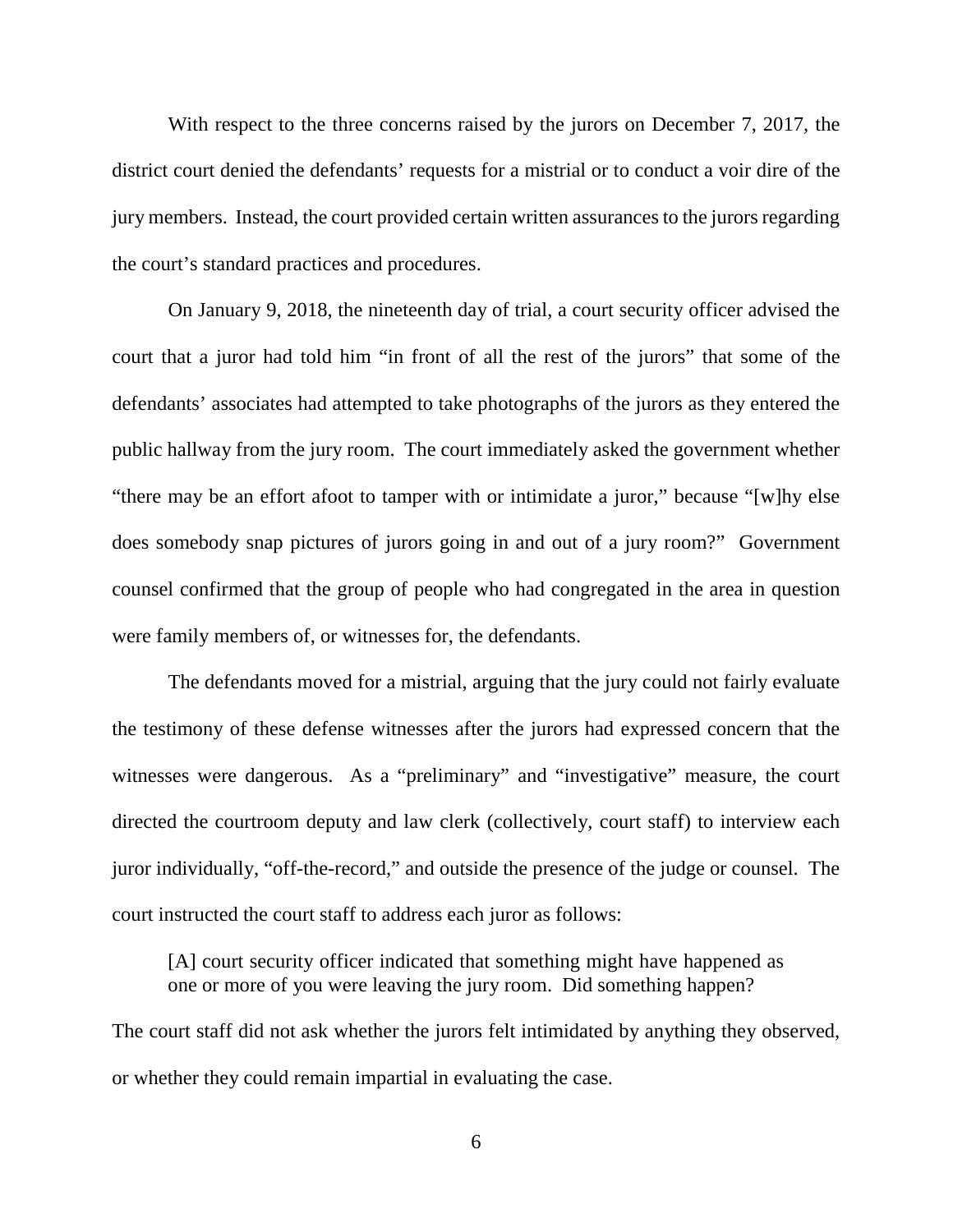After conducting these interviews, the court staff informed the court and counsel that a single juror, Juror #4, had reported seeing two women use their cell phones to take photographs of the jurors. Juror #4 described the women as holding the phones chest-high and pointing them outward, while looking at the jurors instead of at the phones. After making this observation, Juror #4 reported her suspicion to some other jurors. Three jurors reported seeing people holding phones in the hallway, but these jurors did not think that those individuals were taking pictures. Another three jurors stated that Juror #4 reported to them that someone, possibly the mother of one of the defendants, had been taking pictures surreptitiously. According to one of these jurors, Juror #4 stated, "[G]uys, this is really serious, they're taking pictures of us."

After considering these reports from the court staff, the district court determined that there was no "corroboration for [Juror #4's] concerns or observations in the statements of any other jurors, any court security officers, or any other information that has been brought to the [c]ourt's attention. So my conclusion is that there is not evidence before the [c]ourt at this point, [that] any actual photographing or image taking, was going on." The court nevertheless was "concerned" that Juror #4 "may well believe" that "something was going on . . . that could influence [the juror's] experience here and consequently [the juror's] judgment with respect to the case." The court therefore dismissed Juror #4 from service on the jury, but did not explain that juror's absence to the remaining members of the jury. The court declined the defendants' request to conduct a voir dire of the other jurors, concluding that there was "not a sufficient basis for concern."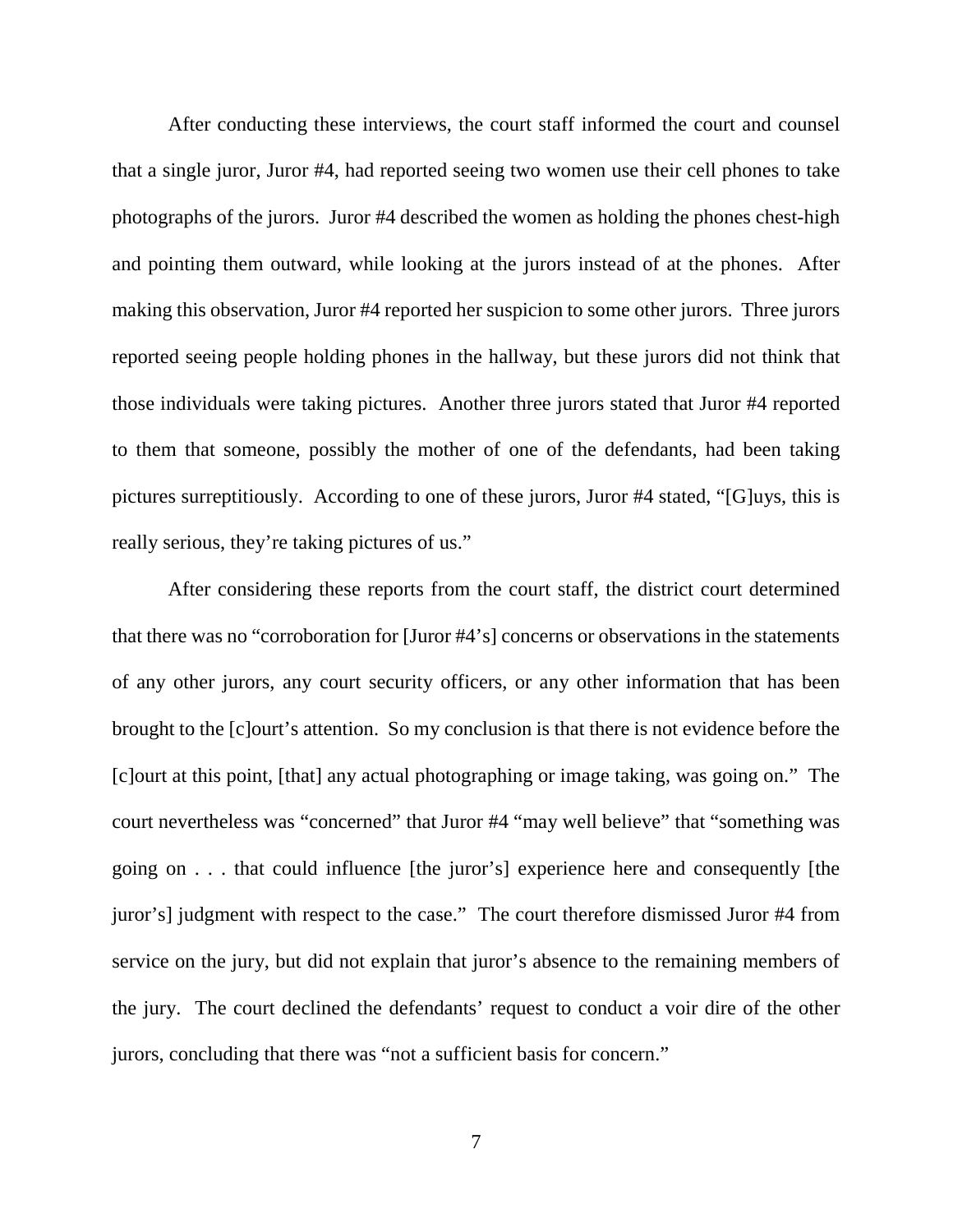The United States Marshal's Service, together with the United States Attorney's Office, conducted a further investigation of the reported photographing incident after the court adjourned for the day. The deputy marshals searched the cell phone of one of the individuals observed by Juror #4, but did not discover any photo images. When the deputy marshals reported to the court the next morning the results of their inquiry, the court noted that this information "further supports the [c]ourt's conclusion" that the incident reported by Juror #4 had been handled properly "with a minimum of fanfare," and that neither individual voir dire nor a mistrial was warranted. The court orally informed the jurors that the reported incident had been investigated, and that no photographs had been found.

The jury returned verdicts of guilty on all charges. The defendants moved for a new trial under Federal Rule of Criminal Procedure 33, arguing that their Sixth Amendment right to a fair trial was violated because the court failed to conduct a *Remmer* hearing on the question of juror bias. The district court denied the motions, and sentenced the defendants to terms of life imprisonment without the possibility of parole. This appeal followed.

#### II.

The defendants argue that the district court abused its discretion when it failed to conduct a *Remmer* hearing to evaluate whether the jurors could remain impartial after the reported cell phone incident. The defendants emphasize that this reported incident occurred after the jurors already had expressed their fear of the defendants on more than one occasion. According to the defendants, the jurors' multiple reports regarding their fear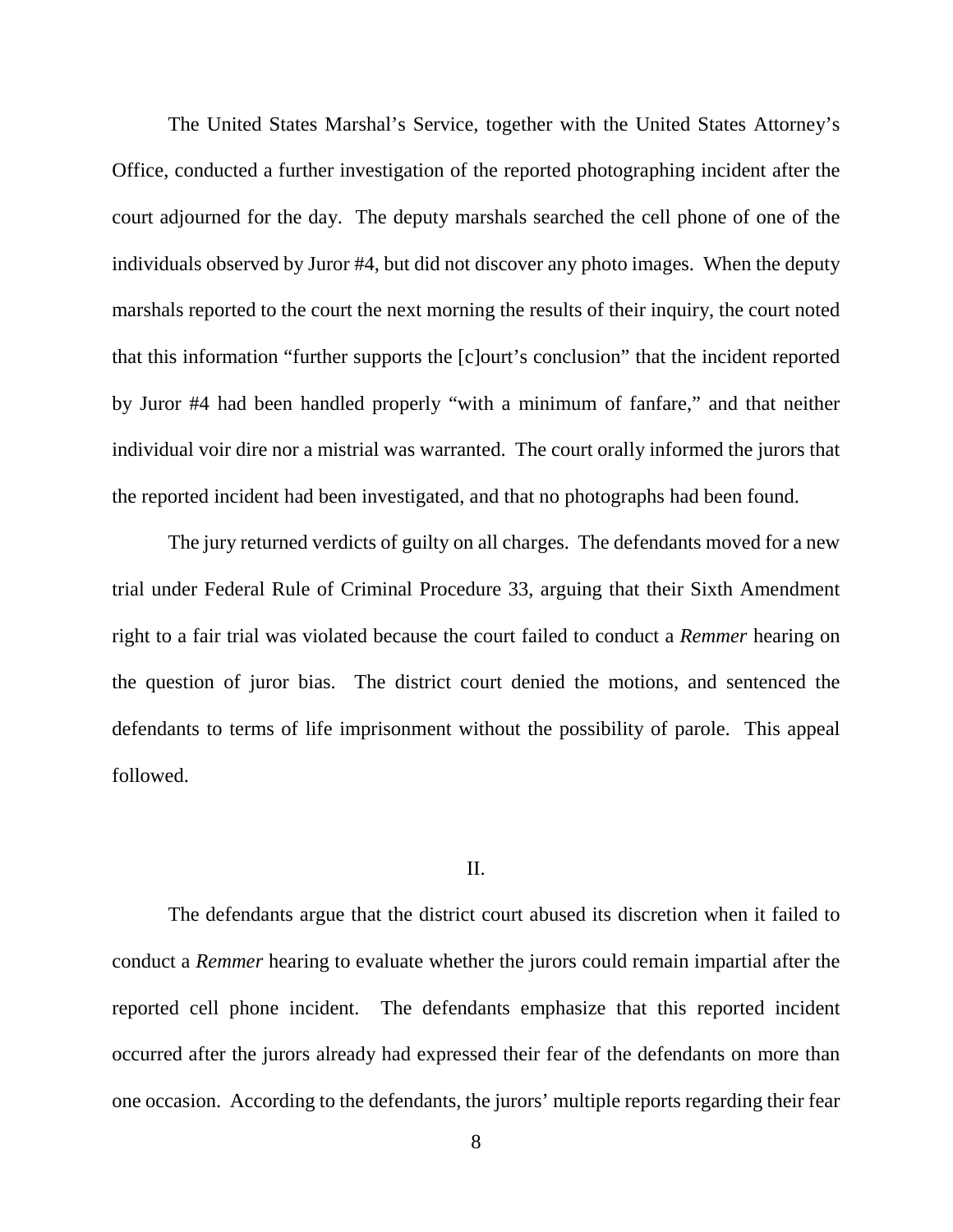of the defendants, including the one juror's concern that the defendants' associates had taken photographs of the jury, were "external influences" that under *Remmer* entitled them to a presumption of prejudice and an evidentiary hearing.

In response, the government contends that although the district court declined to conduct a *Remmer* hearing, the court nonetheless took adequate steps to ensure juror impartiality. In the government's view, the court acted within its discretion by dismissing the single juror who had reported the alleged photographing, and by informing the remaining jurors that, in fact, no photographs had been taken.

We review the district court's decision declining to conduct a *Remmer* hearing under a "somewhat narrowed modified abuse of discretion standard," which "grants us more latitude to review the trial court's conclusion" in the context of all the evidence presented. *United States v. Basham*, 561 F.3d 302, 319 (4th Cir. 2009) (citation and internal quotation marks omitted). A defendant's Sixth Amendment right to trial by an impartial jury is violated if an influence outside the jury's deliberative process, a so-called "external influence," affects the jury's decision-making. *Barnes v. Joyner*, 751 F.3d 229, 240 (4th Cir. 2014). "[I]f even a single juror's impartiality is overcome" by such an external influence, the defendant's right to an impartial jury has been compromised. *United States v. Lawson*, 677 F.3d 629, 648-49 (4th Cir. 2012) (citation omitted).

 In *Remmer v. United States*, the Supreme Court established the procedures that a district court must follow when there has been a direct or indirect "private communication, contact, or tampering . . . with a juror during a trial about the matter pending before the jury." *Remmer*, 347 U.S. at 229. A defendant seeking a *Remmer* hearing must present a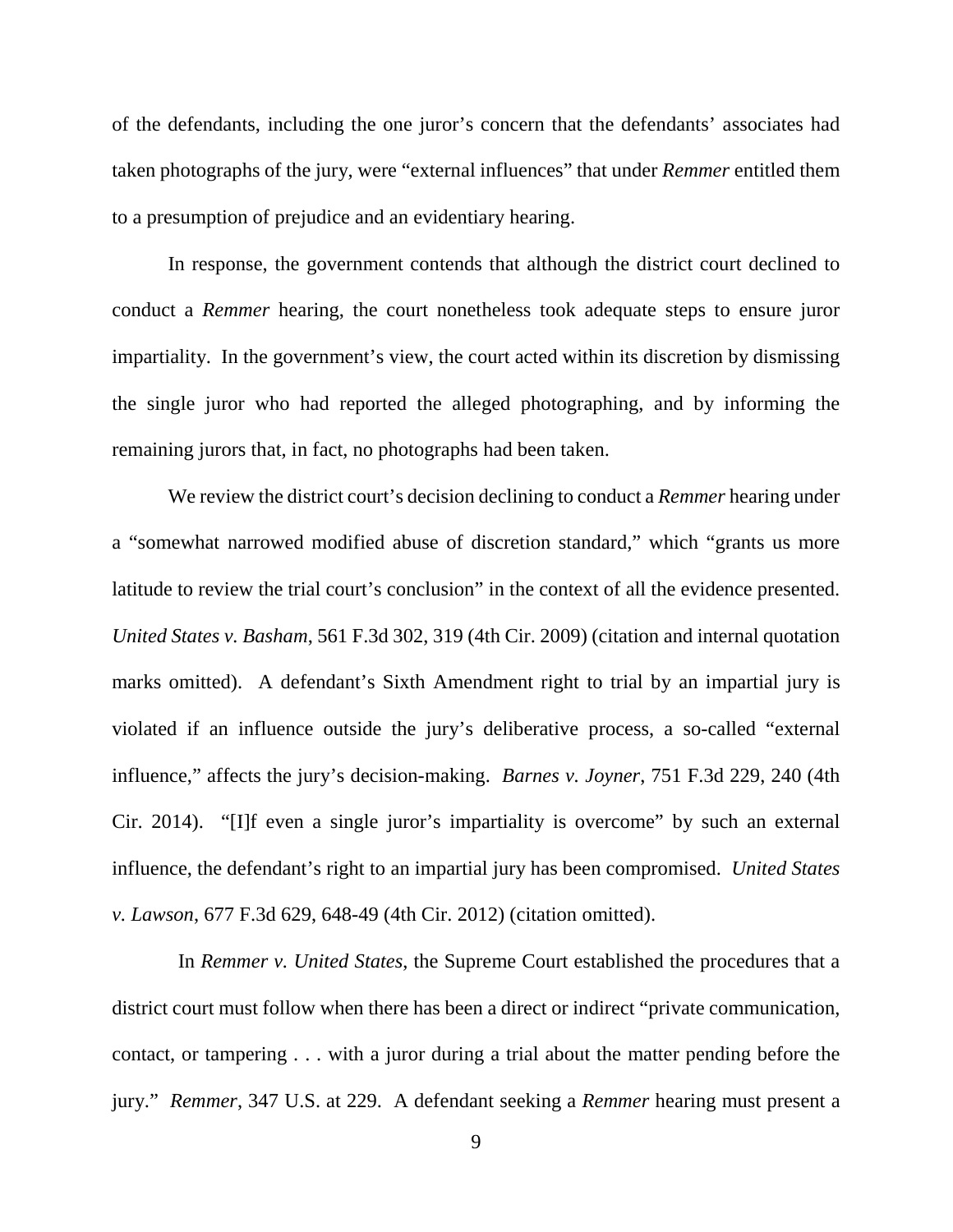"credible allegation" that "an unauthorized contact was made," and that the contact "was of such a character as to reasonably draw into question the integrity" of the trial proceedings, constituting "more than an innocuous intervention." *Barnes*, 751 F.3d at 242- 45 (citations and internal quotation marks omitted).

If the defendant makes this threshold showing, he is entitled under *Remmer*: (1) to a rebuttable presumption that the external influence prejudiced the jury's ability to remain impartial; and (2) to an evidentiary hearing to determine "what actually transpired" and whether the challenged contact was harmless. *Remmer*, 347 U.S. at 229; *Barnes*, 751 F.3d at 242-44. At such evidentiary hearing, the government bears the burden of rebutting the presumption of prejudice by showing that there was "no reasonable possibility" that the jury "was influenced by an improper communication." [2](#page-9-0) *Basham*, 561 F.3d at 319 (citation and internal quotation marks omitted); *see also United States v. Small*, 944 F.3d 490, 504 (4th Cir. 2019).

Applying these principles, we consider whether the district court received a "credible allegation" of a non-innocuous external influence requiring that the court hold an evidentiary hearing under *Remmer*. *Barnes*, 751 F.3d at 242, 244; *Basham*, 561 F.3d at 319. In conducting our analysis, we focus on the alleged photographing incident reported by Juror #4, the most serious claim regarding the jurors' ability to remain impartial.

<span id="page-9-0"></span><sup>&</sup>lt;sup>2</sup> "When a serious, non-speculative question of juror impartiality arises" based on a factor *internal* to the jury's deliberative process, the district court must evaluate "whether the affected jurors remain fair and impartial." *United States v. Smith*, 919 F.3d 825, 834 (4th Cir. 2019). In such circumstances, however, the presumption of prejudice dictated by *Remmer* is inapplicable. *See Barnes*, 751 F.3d at 245-46 (explaining that the requirements of *Remmer* apply only to external influences).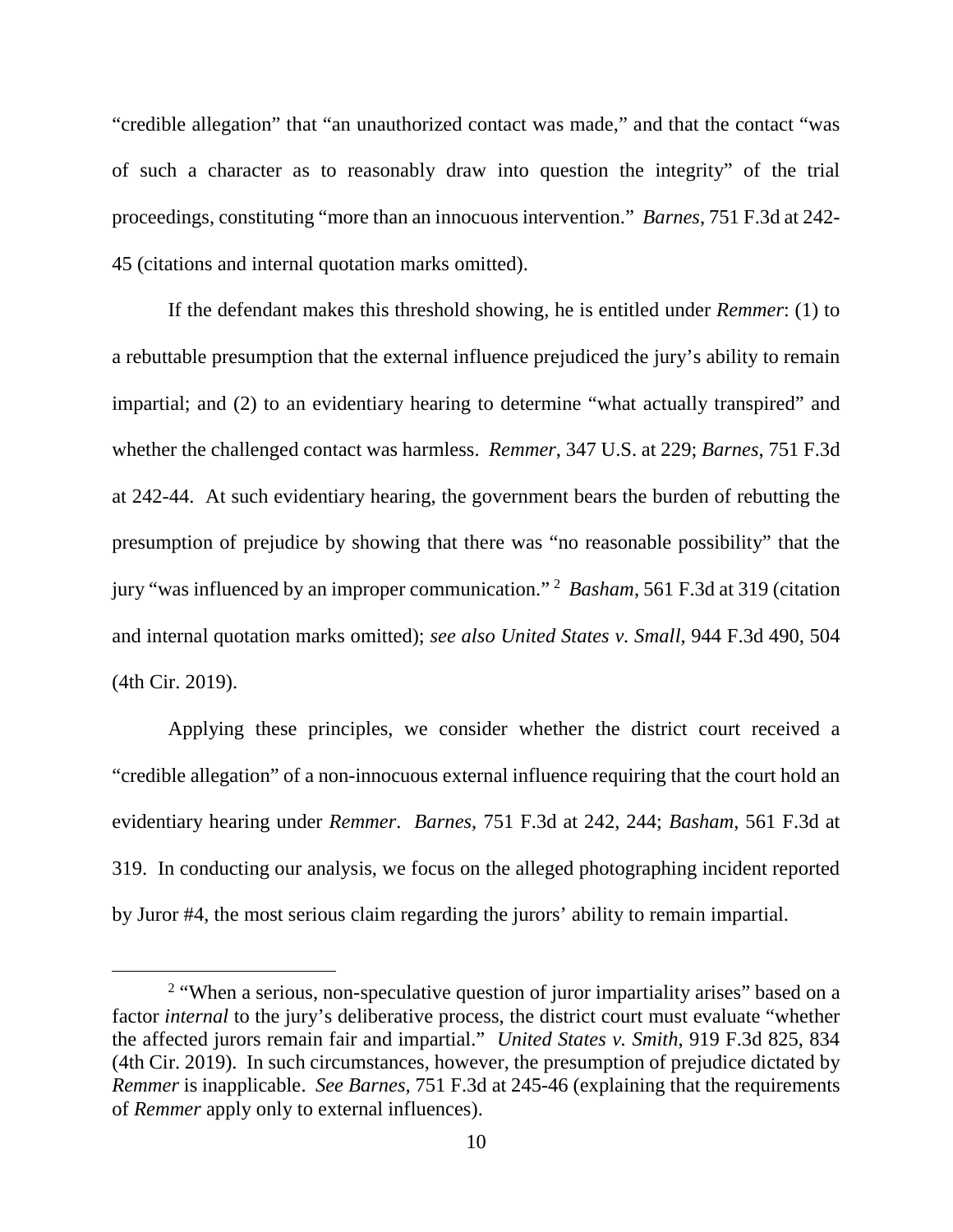We think it is beyond dispute that a juror's report of jury members being photographed by the defendants' associates during a trial involving murdered witnesses, and that juror's act of conveying this information to other jurors, were "more than innocuous interventions," and constituted conduct "of such a character as to reasonably draw into question" the ability of the jurors to remain impartial. *Barnes*, 751 F.3d at 244- 45 (citations omitted). The district court immediately recognized the seriousness of Juror #4's allegations. As noted above, after receiving Juror #4's report of photographs being taken, the court questioned whether "there may be an effort afoot to tamper with or intimidate a juror," because "[w]hy else does somebody snap pictures of jurors going in and out of a jury room?" Given the plainly prejudicial nature of Juror #4's allegation and the court's response reflecting its assessment that the report was credible, the criteria for a *Remmer* hearing were met.

The district court's management of this incident was flawed both procedurally and substantively and, thus, failed to comply with the requirements of *Remmer*. Procedurally, the district court erred in delegating to its staff members the responsibility of questioning the jurors. A court confronted with a credible allegation of an improper external contact may not rely on ex parte, third-party information. Instead, a judge must "determine the circumstances, the impact thereof upon the juror, and whether or not it was prejudicial, *in a hearing with all interested parties permitted to participate*." *Remmer*, 347 U.S. at 229- 30 (emphasis added); *Barnes*, 751 F.3d at 242. Thus, the procedure employed by the district court disregarded the fact-finding purpose of a *Remmer* hearing, which is based on considerations of due process. *See Barnes*, 751 F.3d at 243-44, 251. As we emphasized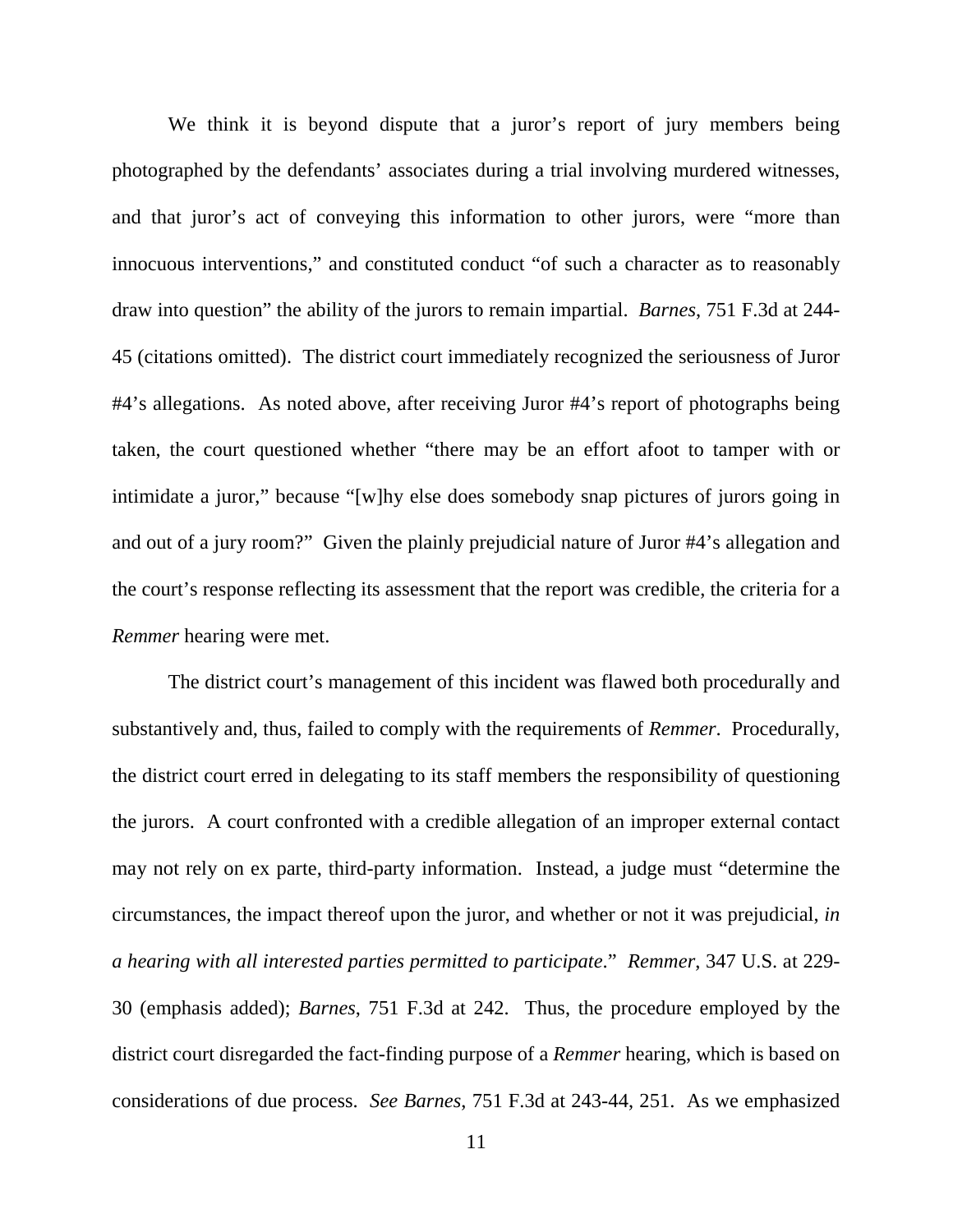in *Barnes*, "without a hearing, a criminal defendant is deprived of the opportunity to uncover facts that could prove a Sixth Amendment violation." *Id.* at 250. This procedure also deprived the defendants of the presumption of prejudice to which they were entitled under *Remmer*. *Remmer*, 347 U.S. at 229; *Barnes*, 751 F.3d at 242-43.

The investigation directed by the district court also was substantively deficient. The court engaged in an abbreviated consideration of Juror #4's allegation and took an unduly narrow view of the types of external contacts that would mandate a *Remmer* hearing. Although Juror #4 had alleged that two persons had used their cell phones to take photographs of the jurors, only one of those phones was examined to determine whether such photographs were taken.

Moreover, by focusing on the question whether photographs, in fact, had been taken, and in failing to consider whether the defendants' associates had in any way intimidated the jurors by displaying their cell phones, the district court failed to consider the *effect* on the jurors of the perceived external contact. A third party's threat or perceived attempt to take a photograph of a juror may be no less intimidating to that juror than the actual taking of such a photograph. Thus, the question whether a photograph was taken was not dispositive of the prejudice inquiry, as one or more jurors may have *felt* intimidated regardless. By limiting its inquiry to the actual existence of photographs, the district court left key substantive matters unresolved, namely, whether anyone had attempted or threatened to take photographs of the jurors, the identity of the alleged actors and their relationship to the case, and the impact of Juror #4's statement on other members of the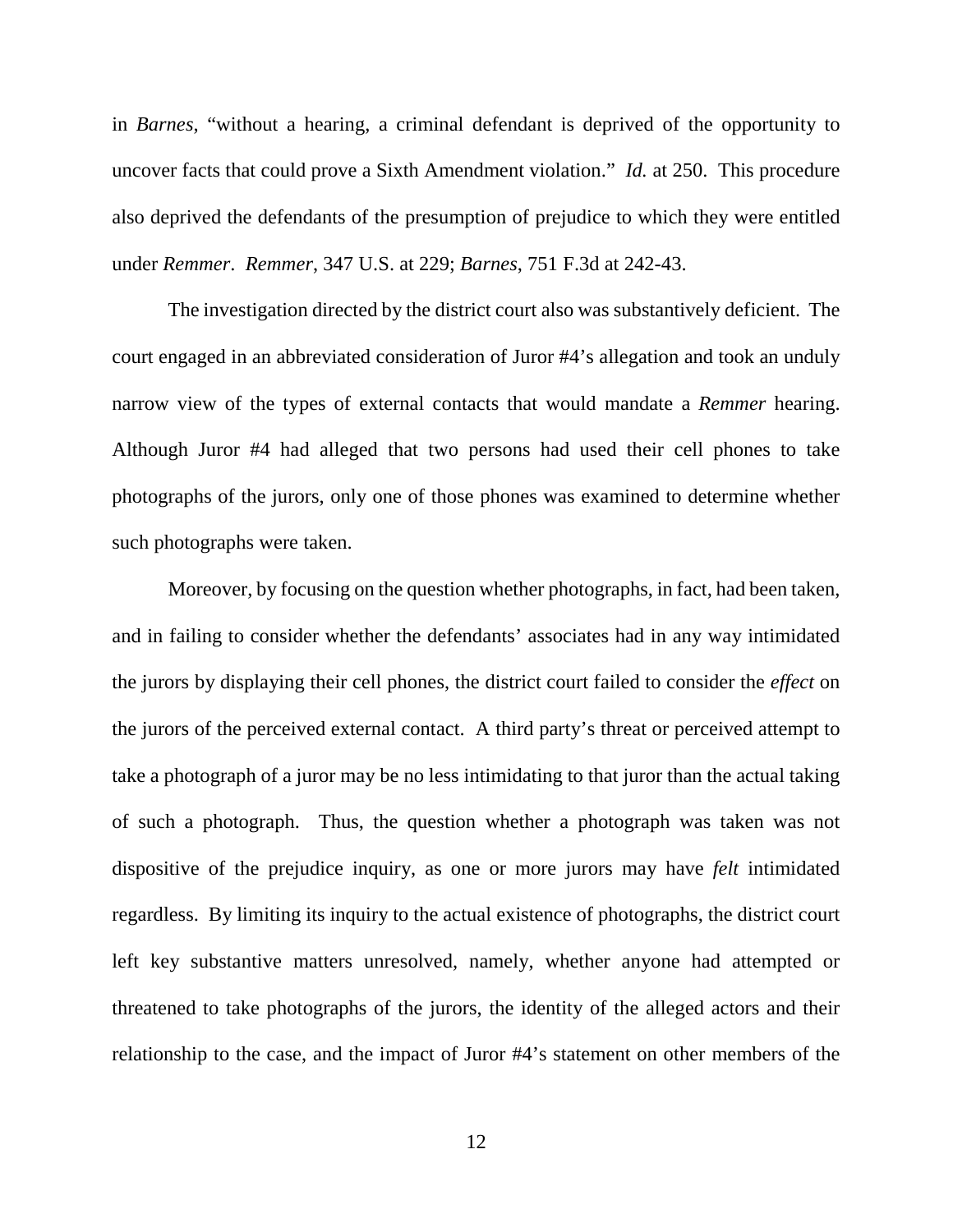jury. Thus, the court's attention to the question whether the reported incident, in fact, had occurred was only the beginning of the inquiry.<sup>[3](#page-12-0)</sup>

We find no merit in the government's contention that the dismissal of Juror #4, the only juror who witnessed the alleged photographing, sufficiently addressed the reported incident. The district court concluded that Juror #4 "may well believe that, in fact, something was going on . . . and that that could influence [the juror's] experience here and consequently [the juror's] judgment with respect to the case." This problem could apply equally to any jurors who heard Juror #4's statement, regardless whether they witnessed any photographing personally. The court security officer initially related that Juror #4 had stated "in front of all the rest of the jurors" concerns about photographs being taken. Three jurors later reported that Juror #4 had expressed suspicion regarding the alleged acts of photographing. Under these circumstances, we cannot presume a prejudicial impact on Juror #4 alone. Other jurors had the same information as Juror #4 and reasonably could have reacted to it the same way. Without questioning each juror individually, the district court could not know whether any remaining jurors were prejudiced by Juror #4's stated concerns, even if those jurors had not witnessed any of the alleged activity. *See United States v. Blitch*, 622 F.3d 658, 665 (7th Cir. 2010) (the "widespread nature of the discussions among the jurors" counseled in favor of individual voir dire of the entire panel).

<span id="page-12-0"></span><sup>&</sup>lt;sup>3</sup> We likewise disagree with the government's assertion that any prejudice was cured when the district court informed the jury, after Juror #4's dismissal, that no photos had been taken. As discussed above, an attempt or threat to take a photo could prejudice the jury, regardless whether an actual photo was taken.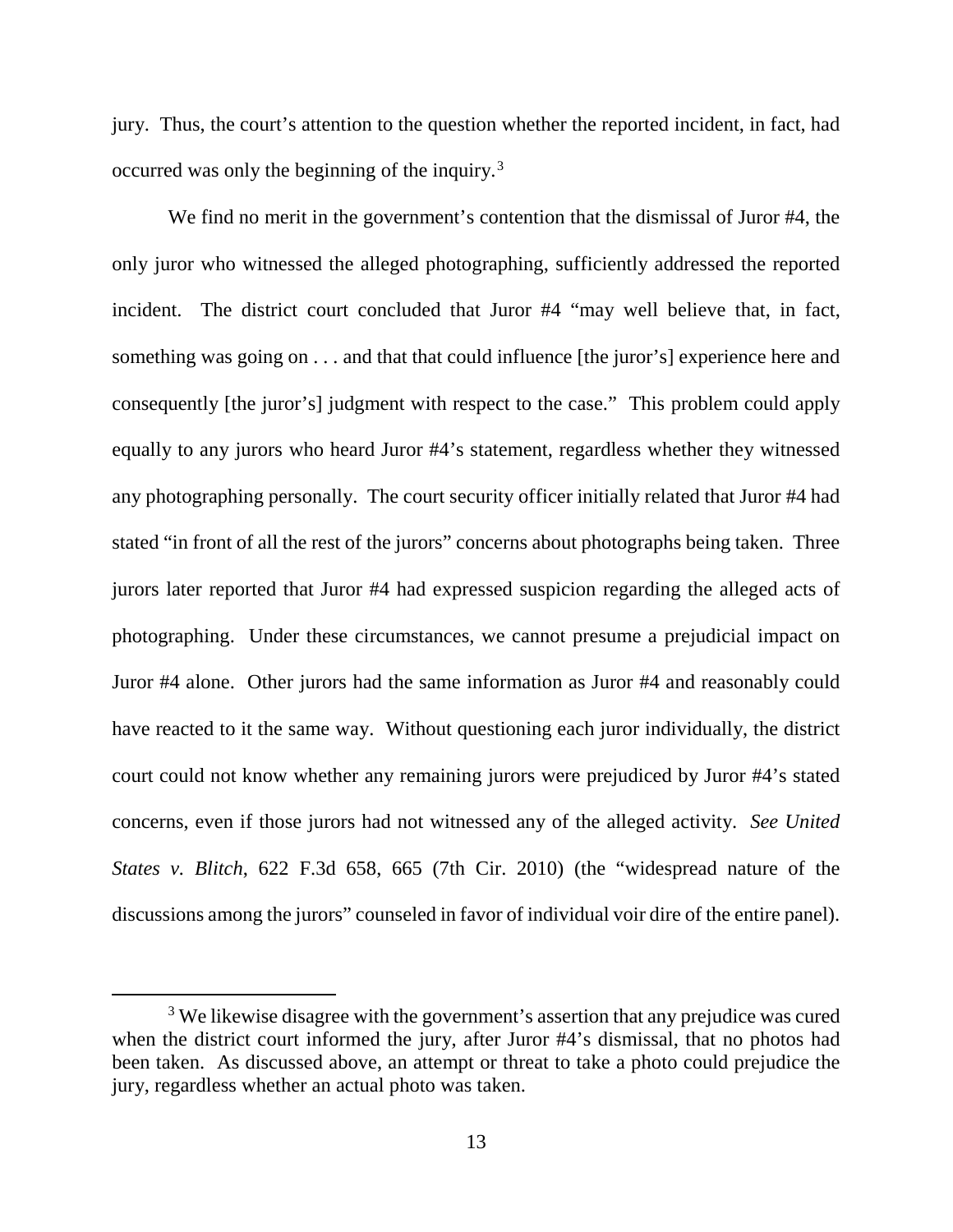This potentially widespread taint of the jury compelled the district court to conduct a *Remmer* hearing.[4](#page-13-0)

Our decision in *United States v. Hines*, 717 F.2d 1481 (4th Cir. 1983), further illustrates the need for holding a *Remmer* hearing when a district court is presented with a credible allegation involving an external contact with jurors. There, a juror had observed a law enforcement agent taking photographs of persons leaving the courthouse. *Id.* at 1491. Although the court informed the juror that "the photographs were not being made of jurors, that there was no cause for concern, and that the matter should be disregarded," the court nevertheless conducted a *Remmer* hearing to determine whether the juror's impartiality had been compromised. *Id.* We agreed with the district court that the defendants were entitled to a *Remmer* hearing under such circumstances. *Id.*; *see also United States v. Hall*, 877 F.3d 800, 805-07 (8th Cir. 2017) (district court conducted *Remmer* hearing when a juror thought that a defense witness had followed her home after trial, though the court ultimately determined that the incident was a coincidence and that the juror could remain impartial). By conducting a *Remmer* hearing, the district court in *Hines* effectively eliminated any concerns that the juror's ability to remain impartial may have been compromised by his

<span id="page-13-0"></span><sup>&</sup>lt;sup>4</sup> We respectfully disagree with our dissenting colleague's assertion that we would require a *Remmer* hearing based only on the "commonplace action[]" of holding a cell phone. Dissent Op. at 3. Our colleague does not address the reasonable possibility that Juror #4's expression of concern to the other jurors itself impacted the jury's impartiality, regardless whether anyone else witnessed the alleged photographing. Nor does our colleague suggest why a threat to take a photograph, in a case involving retaliation against witnesses, should not be evaluated as a standalone external influence on the jury.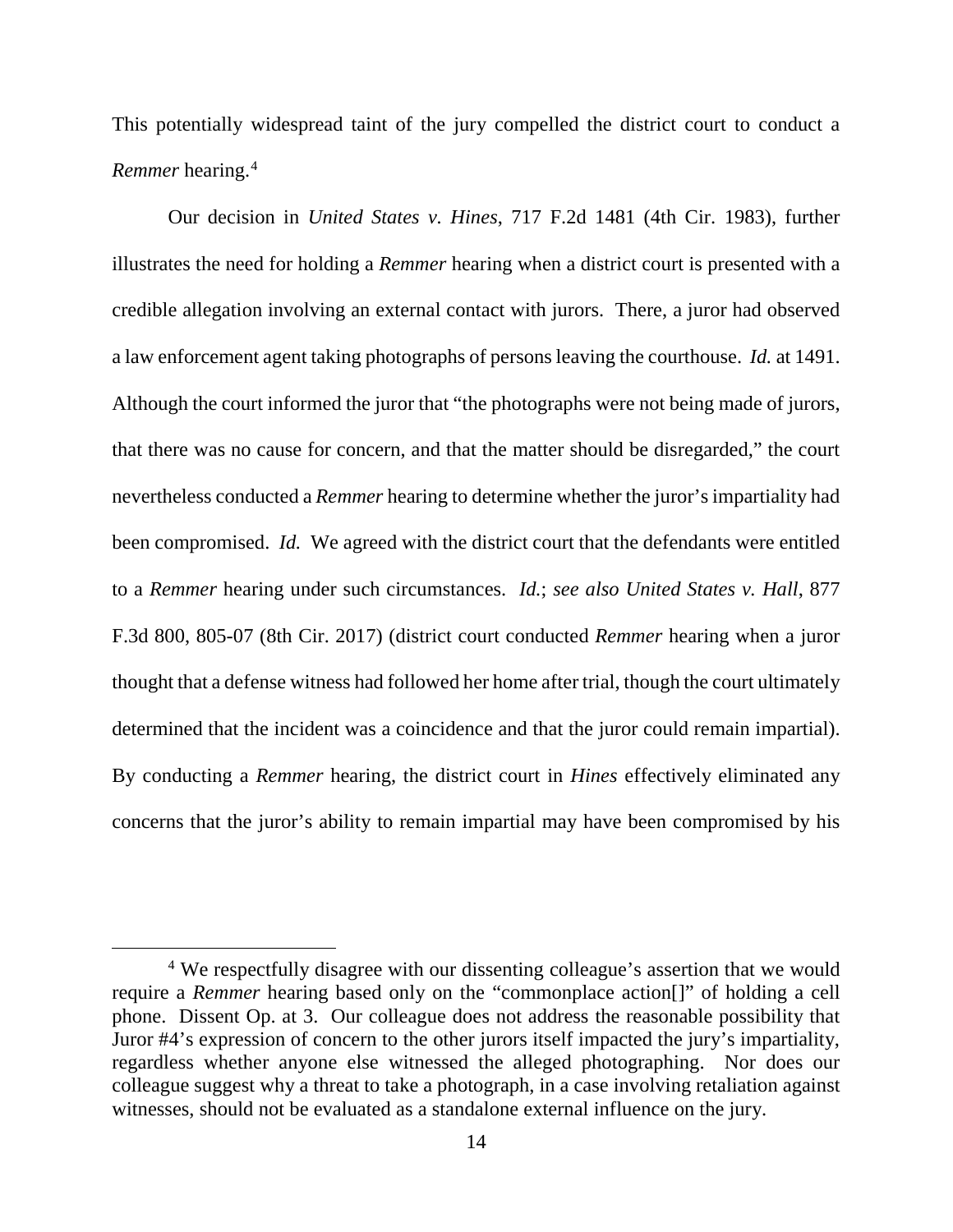perceptions and conclusions regarding the activity observed. We have no basis for reaching a similar conclusion here that the jurors remained impartial.

Our decision is not altered by our recent holding in *United States v. Small*, 944 F.3d 490 (4th Cir. 2019). There, two jurors had reported to a courtroom deputy that they were concerned that certain individuals had been "watching" them as the jurors left the jury room after the first day of trial. *Id.* at 497. The two jurors also reported that one of the individuals was carrying a cell phone, but the jurors did not know whether that person was using the phone to take a photograph or video recording. *Id.* The district court denied the defendant's motion to question the two jurors who had reported their concerns. *Id.* at 505.

We concluded that "a vague report of 'watching,' without more," was not evidence of an extrajudicial "communication" or "contact" sufficient to invoke the protections of *Remmer. Id.* Further explaining, we stated that the terms "communication" and "contact" "imply an active exchange of information of some sort," an exchange that does not encompass the act of "watching," which "may be done passively and, unless context indicates otherwise, conveys little information." *Id.* And, notably, we observed that "[t]here was no reason for the jurors to associate the unknown individuals with [the defendant]." *Id.* In clear contrast, the case before us involves a report of actions taken by the defendants' associates, creating a direct concern of potential or actual juror intimidation and resulting bias.

We do not "casually invoke[]" the requirements of *Remmer*. *Stockton v. Virginia*, 852 F.2d 740, 745 (4th Cir. 1988). And we acknowledge that the district court was required to manage a challenging and lengthy trial with jurors who understandably were unsettled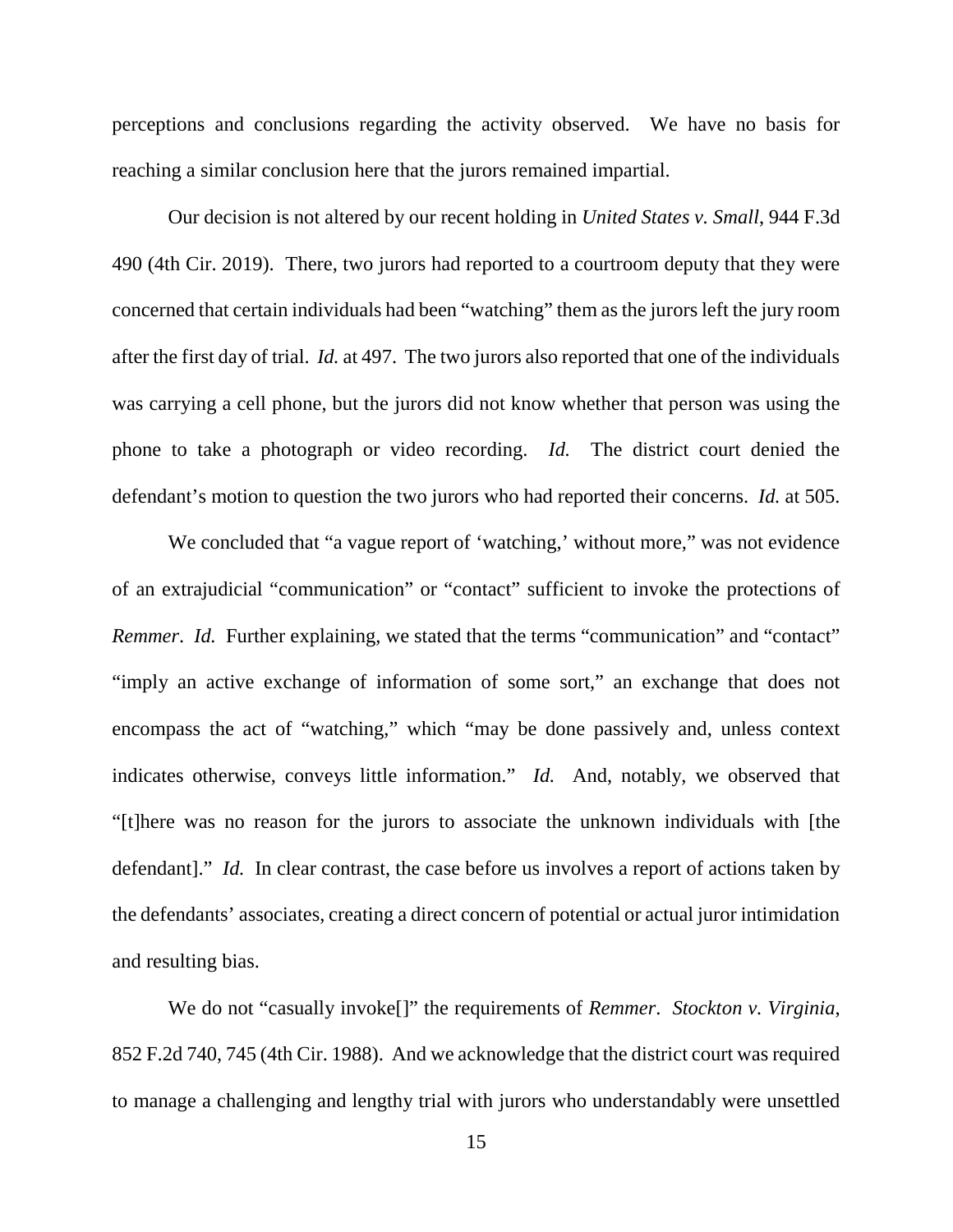by the violent acts allegedly committed by the defendants and others. Nevertheless, we reach the firm conclusion that the defendants were entitled to an evidentiary hearing under *Remmer* to determine whether all the jurors remained impartial throughout the case, as guaranteed by the Sixth Amendment.

### III.

For these reasons, we vacate the district court's judgment. We remand the case for the district court to conduct an evidentiary hearing in accordance with the requirements of *Remmer*, and for such other proceedings consistent with the principles expressed in this opinion.

### *VACATED AND REMANDED*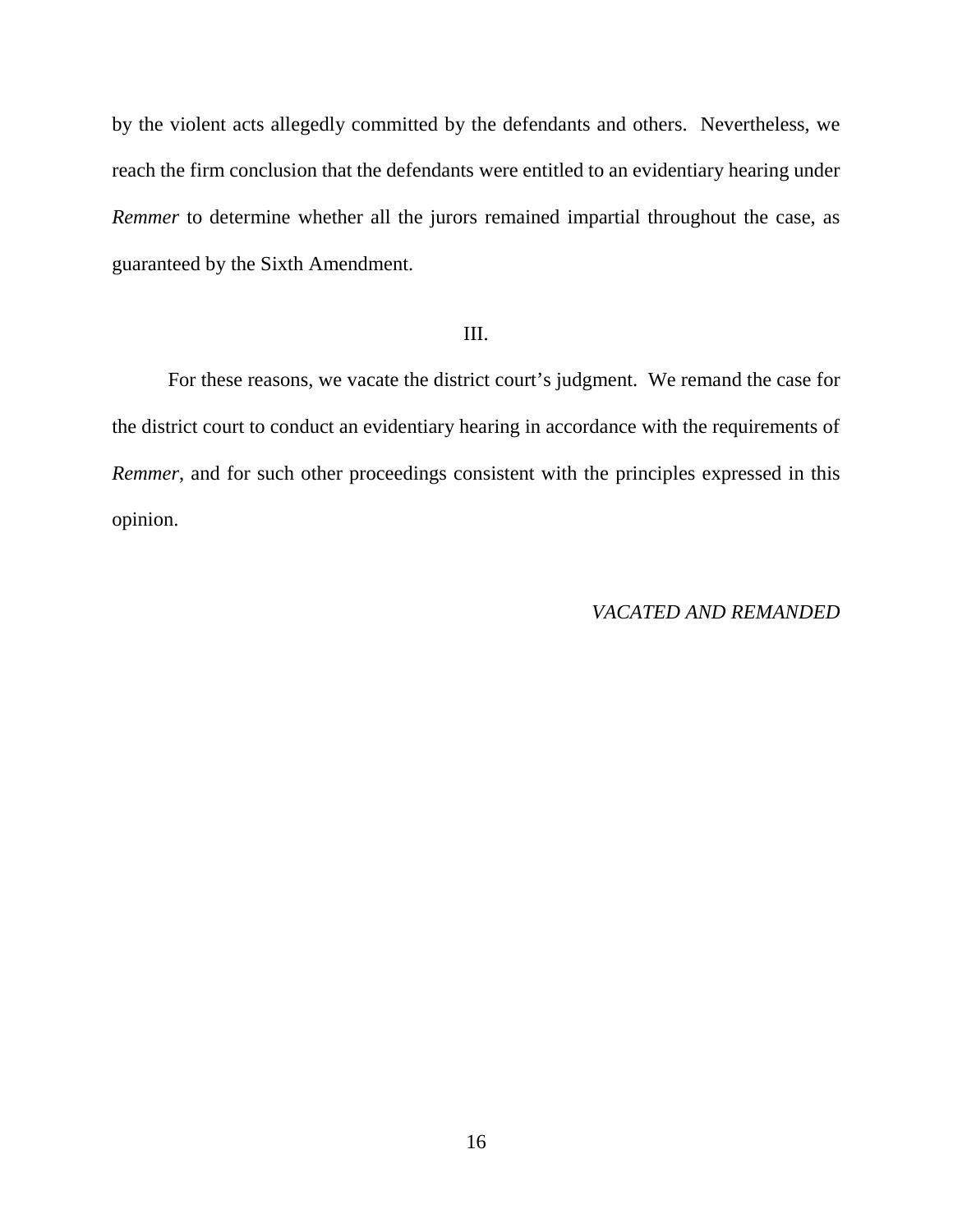### DIANA GRIBBON MOTZ, Circuit Judge, dissenting:

With respect, I dissent. The majority provides criminal defendants the power to demand new trials for what we ordinarily would consider innocuous conduct.

Against the backdrop of gruesome, but certainly admissible, evidence, the jury became concerned that the defendants "looked at the jury," communicated with their attorneys and a paralegal, and accessed voir dire information about the jurors in accordance with routine procedures. None of this conduct triggers a presumption of prejudice under *Remmer v. United States*, 347 U.S. 227 (1954). *See United States v. Small*, 944 F.3d 490, 505 (4th Cir. 2019) (watching jurors); *United States v. Ford*, 761 F.3d 641, 654–55, 654 n.9 (6th Cir. 2014) (access to juror's personal information); *United States v. King*, 627 F.3d 641, 650–51 (7th Cir. 2010) (evidence at trial)*.* The district court properly exercised its "broad discretion" in managing these concerns, *see United States v. Smith*, 919 F.3d 825, 835 (4th Cir. 2019), and the majority does not appear to seriously contend otherwise.

But the majority and I disagree about the consequences of a single juror's belief that two women holding cellphones were photographing jurors. No other juror who saw these women interpreted their actions as photographing or attempting to photograph the jury.

The majority apparently believes that the district court found a credible allegation of external conduct that could affect "the ability of the jurors to remain impartial" and so triggered the need for a *Remmer* hearing. Maj. Op. at 11. It seems to me that the record does not bear that out. The district court recognized only that *counsel* had "concerns that there *may* be an effort afoot to tamper with or intimidate a juror" (emphasis added). Concluding that it did not have "enough information," the court sought to explore "how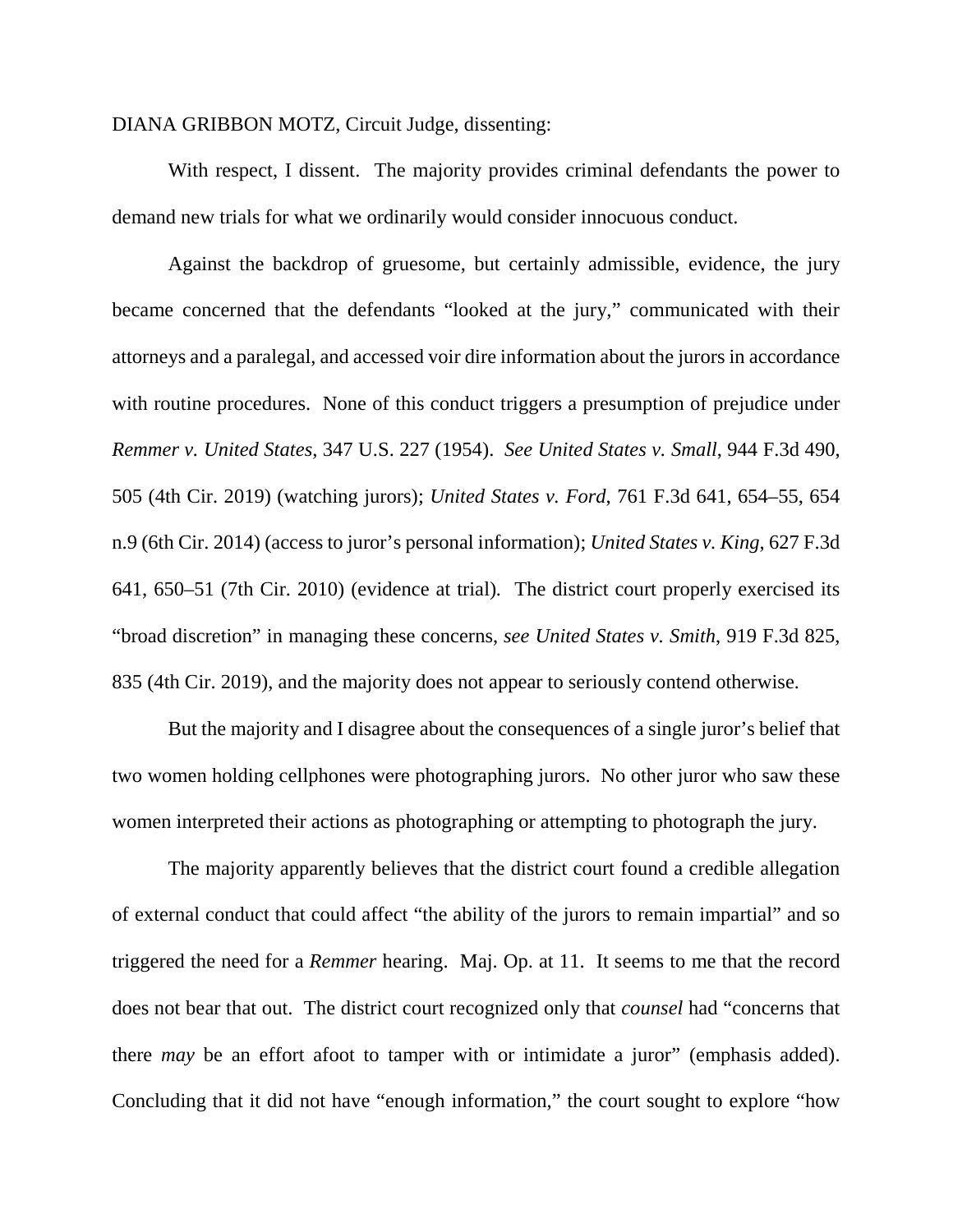much of an investigation [was] necessary" at that "very preliminary, very early" stage. By conducting this preliminary inquiry, the court carefully sought to determine *if* the threat was credible.

Such a preliminary exploration is entirely proper. As the majority acknowledges, a court invokes the *Remmer* presumption only upon a *credible* allegation of jury tampering. Maj. Op. at 9–10 (quoting *Barnes v. Joyner,* 751 F.3d 229, 242–45 (4th Cir. 2014)). The *Remmer* "presumption is not one to be casually invoked." *Stockton v. Com. of Va.*, 852 F.2d 740, 745 (4th Cir. 1988). Rather, "the defendant must first establish both that an unauthorized contact was made and that it was of such a character" as to require corrective action. *Id.* at 743*; accord United States v. Baptiste*, 596 F.3d 214, 221 (4th Cir. 2010); *United States v. Heater*, 63 F.3d 311, 321–22 (4th Cir. 1995).

After its preliminary inquiry, the district court found that the allegation of jury intimidation was not credible.[\\*](#page-17-0) I would not hold that finding was clear error or that the court abused its discretion in declining to hold a *Remmer* hearing, particularly given the district court's firsthand view of the atmosphere at trial and among the jurors. *See, e.g.*, *Heater*, 63 F.3d at 321–22 (holding that a "bald assertion" of improper jury contact was insufficient to require a *Remmer* hearing); *United States v. Gravely*, 840 F.2d 1156, 1159 (4th Cir. 1988) (finding no abuse of discretion in the district court's declining to interview

<span id="page-17-0"></span> <sup>\*</sup> The district court's care in conducting this preliminary inquiry reflects its understanding that it needed to avoid creating unwarranted jury fears. *See Smith*, 919 F.3d at 834 ("This trial judge made reasoned judgments in walking the line between detecting bias and creating bias.").